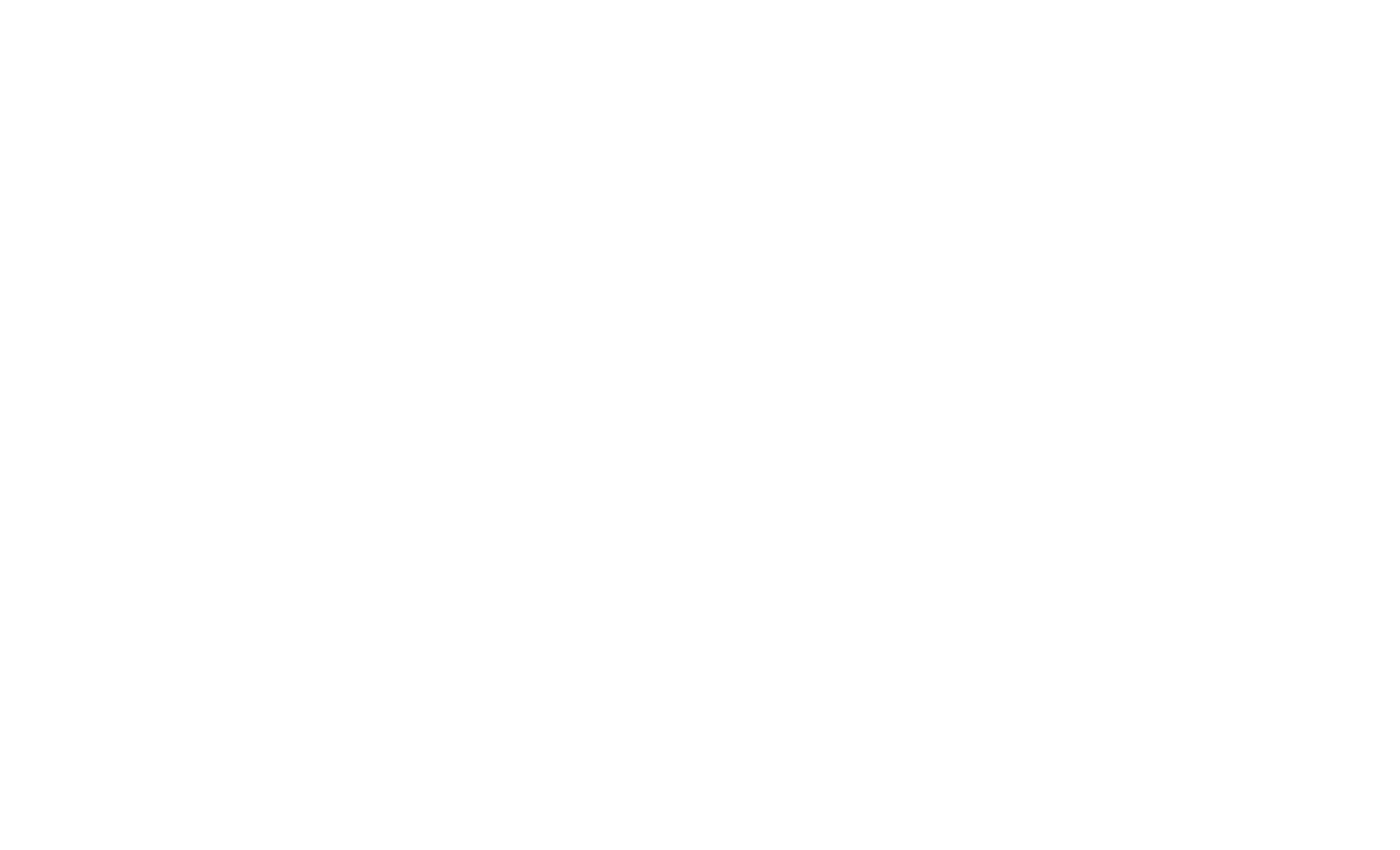### HOWELL MOUNTAIN ELEMENTARY SCHOOL CALENDAR  $2018 - 2019$

|    |        | <b>JULY</b> |    |    |  |  |
|----|--------|-------------|----|----|--|--|
|    | 0 Days |             |    |    |  |  |
| 2  | 3      |             | 5  | 6  |  |  |
| 9  | 10     | 11          | 12 | 13 |  |  |
| 16 | 17     | 18          | 19 | 20 |  |  |
| 23 | 24     | 25          | 26 | 27 |  |  |
| 30 | 31     |             |    |    |  |  |

|  | Adopted April 11, 2018 |    |    |    |    |                  |    |
|--|------------------------|----|----|----|----|------------------|----|
|  | <b>AUGUST</b>          |    |    |    |    | <b>SEPTEMBER</b> |    |
|  | 13 Days                |    |    |    |    | 19 Days          |    |
|  |                        |    |    |    |    |                  | 6  |
|  | 8                      | 9  | 10 | 10 | 11 | 12               | 1  |
|  |                        | 16 | 17 | 17 | 18 | 19               | 21 |

24

31

24

 $25$ 

| 14 |
|----|
| 21 |
| 28 |
|    |
|    |

22

29

23

30

6

13

20

27

6

13

20

27

November 12, 2018...

January 1-4, 2019.

January 21, 2019

February 15, 2019

February 18, 2019

April 1-5, 2019...

April 22, 2019

May 27, 2019.

December 17-31, 2018...

21

28

| <b>JANUARY</b> |    |    |    |    |  |  |
|----------------|----|----|----|----|--|--|
| 18 Days        |    |    |    |    |  |  |
| з<br>2         |    |    |    |    |  |  |
|                |    | ۹  | 10 | 11 |  |  |
| 14             | 15 | 16 | 17 | 18 |  |  |
| 21             | 22 | 23 | 24 | 25 |  |  |
| 28             | 29 | 30 | 31 |    |  |  |

|    |    | <b>FEBRUARY</b><br>18 Days |    |    |  |    |    | <b>MARCH</b><br>21 Days |    |
|----|----|----------------------------|----|----|--|----|----|-------------------------|----|
|    |    |                            |    |    |  |    |    |                         |    |
|    |    | 6                          |    | я  |  |    |    | 6                       |    |
| 11 | 12 | 13                         | 14 | 15 |  | 11 | 12 | 13                      | 14 |
| 18 | 19 | 20                         | 21 | 22 |  | 18 | 19 | 20                      | 21 |
| 25 | 26 | 27                         | 28 |    |  | 25 | 26 | 27                      | 28 |

| APRIL |         |    |    |    |  |  |  |
|-------|---------|----|----|----|--|--|--|
|       | 16 Days |    |    |    |  |  |  |
|       | 2       |    |    | 5  |  |  |  |
| 8     | 9       | 10 | 11 | 12 |  |  |  |
| 15    | 16      | 17 | 18 | 19 |  |  |  |
| 22    | 23      | 24 | 25 | 26 |  |  |  |
| 29    | 30      |    |    |    |  |  |  |

|    | <b>MAY</b> |    |    |    |    | <b>JUNE</b> |
|----|------------|----|----|----|----|-------------|
|    | 22 Days    |    |    |    |    | 4 Days      |
|    |            |    |    |    |    |             |
|    | 8          | 9  | 10 | 10 | 11 | 12          |
| 14 | 15         | 16 | 17 | 17 | 18 | 19          |
| 21 | 22         | 23 | 24 | 24 | 25 | 26          |
| 28 | 29         | 30 | 31 |    |    |             |

..Veteran's Day

..Winter Break

. Winter Break

President's Day

President's Day

**Easter Travel Day** 

.Spring Break

. Memorial Day

.. MLK Day

#### **FIRST AND LAST DAY**

August 15, 2018. ..First Student Day June 6, 2019. . Last Student Day

#### **TRIMESTERS**

November 7, 2018 ..... End of Trimester 1 March 5, 2019. .End of Trimester 2 June 6, 2019. End of Trimester 3

#### **MINIMUM DAYS**

October 2-4, 2018. .12:05pm Release .12:05pm Release February 5-7, 2019. June 6, 2019. .12:05pm Release

| <b>HOLIDAYS - NO SCHOOL</b> |
|-----------------------------|
| September 3, 2018Labor Day  |

November 19-23, 2018........ Thanksgiving

TAFF DEVELOPMENT - NO SCHOOL August 13-14, 2018.....Staff Development June 7, 2019... .Staff Development

26

6

13

20

27

 $\overline{7}$ 

14

21

28

 $\mathbf{1}$ 8

15

22

29

14

21

28

6

13

20

27

#### 8™ GRADE PROMOTION

June 5, 2019. .8<sup>th</sup> Grade Promotion

## **Table of Contents**

| School           |  |
|------------------|--|
| Cafeteria        |  |
| Playground       |  |
| Hallways         |  |
| Assemblies       |  |
| <b>Bathrooms</b> |  |
| Library          |  |
| Office           |  |
|                  |  |
|                  |  |
|                  |  |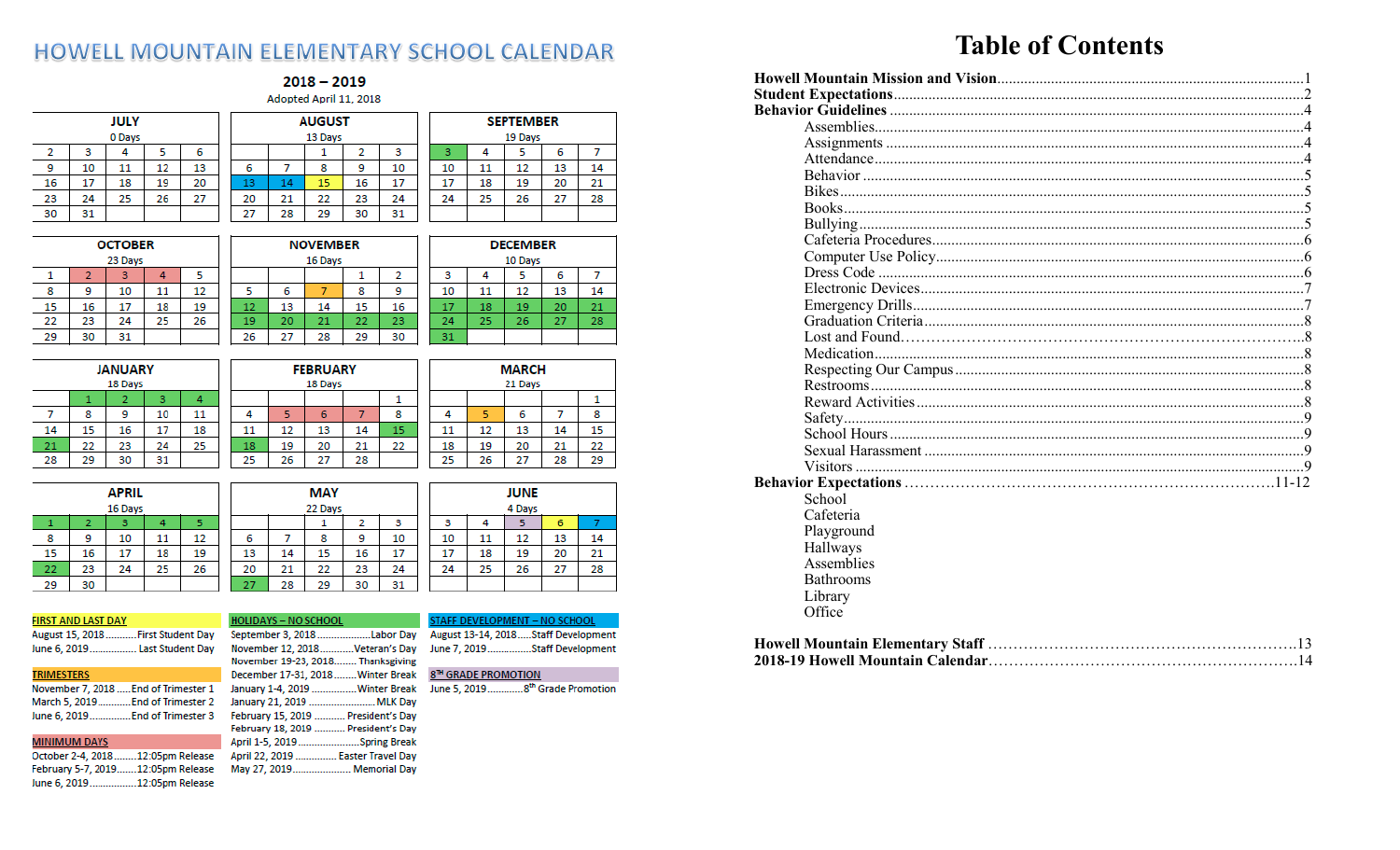# HMESD Mission

**We aim to...**

…ensure that all students meet or exceed grade level standards as well as develop self-worth and social responsibility within a safe, healthy, and nurturing school environment that requires students to think, solve problems, and be creative. We will achieve this through a comprehensive support system, professional collaboration, and strong values of TEACHING EVERY CHILD

#### *Howell Mountain Elementary Staff*

Van Son Library Tech<br>Kathy Moreland Kindergarten/ Michael Luque 2nd Grade Teacher Nikki Ballere-Calhan Art Teacher Kelsey Hadfield Music Instructor

Janet Tufts Superintendent/Principal<br>
Lori Price District/School Secretary Lori Price District/ School Secretary<br>
Josh Loveall Food Service Supervisor Food Service Supervisor Kathy Moreland Kindergarten/ 1st Grade Teacher<br>Heather Dahline Kindergarten/1st Grade Teacher Heather Dahline Kindergarten/1st Grade Teacher<br>
Lauren Bledsoe K-2 Intervention Specialist/RSP K-2 Intervention Specialist/ RSP Vinnie Rothwell 3rd/4th Grade Teacher<br>Peter Fitzpatrick 5th/6th Grade Teacher 5th/ 6th Grade Teacher Michael Norris 7th/8th Grade Teacher Olga Arroyo Custodian/Maintenance Maria Terrell **Intervention Aide/ Yard Duty**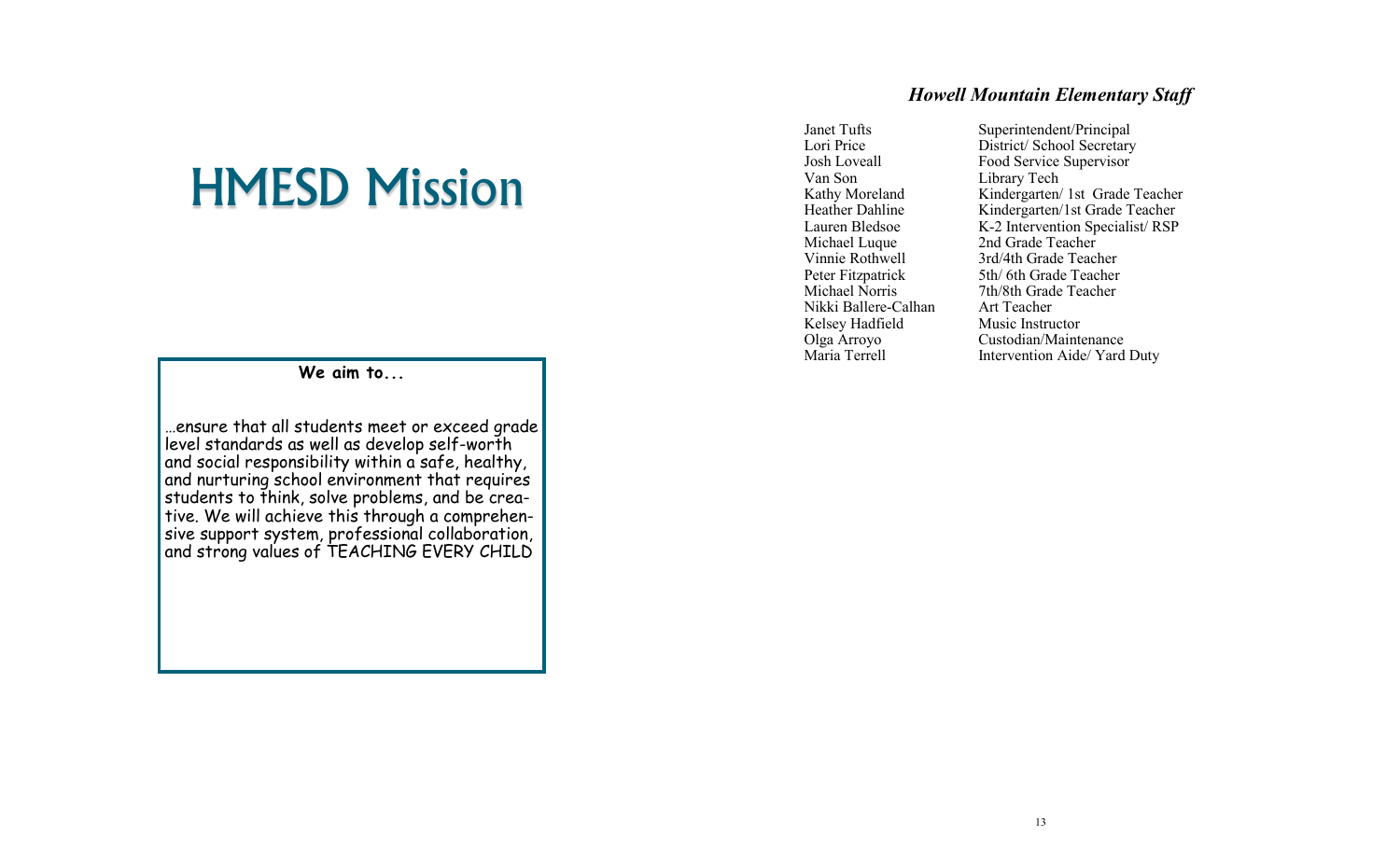| Area                                    | <b>Be Safe</b>                                                                                                                                 | <b>Be Respectful</b>                                                                          | <b>Be Responsible</b>                                                                                                                          |
|-----------------------------------------|------------------------------------------------------------------------------------------------------------------------------------------------|-----------------------------------------------------------------------------------------------|------------------------------------------------------------------------------------------------------------------------------------------------|
| <b>Bathrooms</b>                        | Keep feet on floor<br>Keep water in sink<br>Wash hands<br>Put towels in trash                                                                  | Knock on stall door<br>Give people privacy<br>Use the designated re-<br>stroom for your grade | Flush the toilet after use<br>Leave promptly when fin-<br>ished<br>Use a pass during class<br>time                                             |
| <b>Front of School</b><br>and Bus Areas | Before school move to<br>supervised areas<br>After school, move to dis-<br>missal area<br>Stay at sidewalk area in<br>front of school for ride | Stand single file,<br>quietly in bus line<br>Sit or stand quietly while<br>waiting for ride   | After school visits should<br>be approved by parent<br>before school<br>Wait at least 10 minutes<br>before asking to use<br>phone after school |
| Library                                 | When lights are off the<br>library is available by<br>permission only                                                                          | Use quiet voice<br>Wait your turn<br>Take care of business<br>first, then sit and read.       | Return materials to proper<br>place on time                                                                                                    |
| <b>Office</b>                           | Use chairs and tables ap-<br>propriately<br>Keep hands, feet and ob-<br>jects to self                                                          | Use quiet voice<br>Wait behind counter                                                        | Have a pass<br>State your purpose<br>politely<br>Obtain permission to use<br>phone                                                             |
| <b>Computers in</b><br><b>Class</b>     | Use all equipment and soft-<br>ware according to direc-<br>tions.<br>Visit approved sites<br>There is a zero tolerance for<br>cyber bullying   | Work quietly<br>Clean hands<br>Provide help with<br>permission                                | Use Internet appropriate-<br>ly.<br>Print only with<br>permission                                                                              |

### **School Rules and Behavioral Expectations for Students at Howell Mountain Elementary School**

## CORE Values

The following Core Values are guiding principles for the Howell Mountain Elementary School District. These values represent how we want to "live" within our school community. Core values are for children and adults to embrace, internalize, model, and live by. They are an expression of what is deep and enduring within our school system.

**We will continue to build** a culture of shared accountability to excellence and growth.

**We will continue to develop** a strong networked community committed to the positive development of the whole child.

**We will continue to provide** an effective, efficient use of resources.

**"Howell Mountain Elementary School provides an environment where all students, staff, and parents are given the opportunity to reach their potential."**

**I have read and understand the information that is contained in the student handbook.**

**Student Signature the Contract Student Signature Parent Signature Level 3 and Student Signature Algorithment Student Student Student Student Student Student Student Student Student Student Student Student Student Student**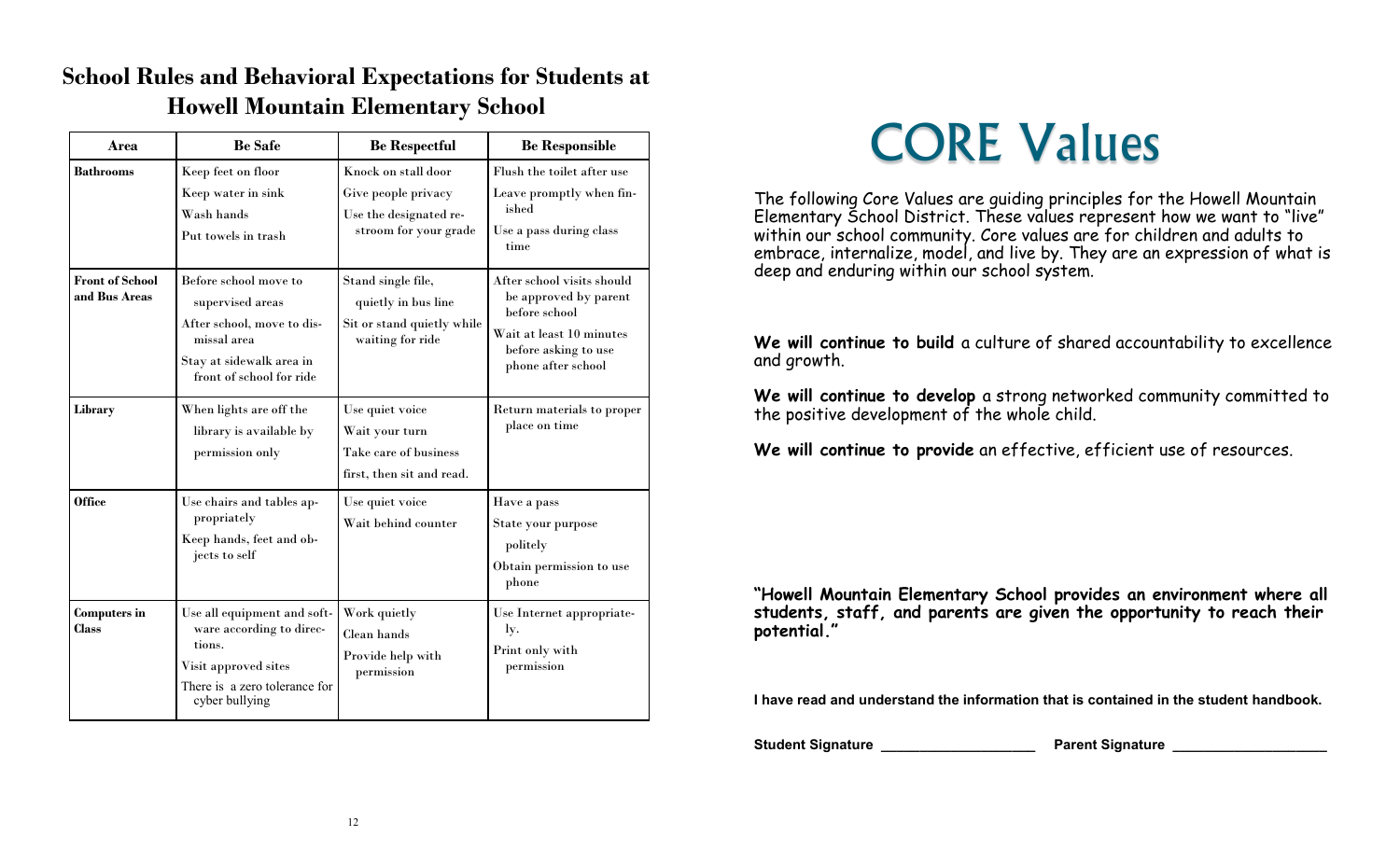## **Howell Mountain STUDENT EXPECTATIONS**

- 1. Respect Yourself and Others
- 2. Follow Directions
- 3. Attend School Every Day
- 4. Do All of Your Work All of the Time
- 5. Know the Objective Being Taught
- 6. Seek Help if You are Having Problems Personally, Socially or Academically

### **School Rules and Behavioral Expectations for Students at Howell Mountain Elementary School**

| Area                                    | <b>Be Safe</b>                                                                                                                                                    | <b>Be Respectful</b>                                                                                                                | <b>Be Responsible</b>                                                                                                                                                                                                    |
|-----------------------------------------|-------------------------------------------------------------------------------------------------------------------------------------------------------------------|-------------------------------------------------------------------------------------------------------------------------------------|--------------------------------------------------------------------------------------------------------------------------------------------------------------------------------------------------------------------------|
| While at School                         | Walk facing forward<br>Keep hands, feet and objects<br>to self<br>Get adult help for spills and<br>accidents.<br>Use all equipment and<br>materials appropriately | Use kind words and<br>actions<br>Wait for your turn<br>Clean up after yourself<br>Follow adult directions                           | Follow school rules<br>Remind others to<br>follow school rules<br>Take proper care of all<br>personal belongings<br>and school equipment<br>Be honest                                                                    |
| Cafeteria                               | Keep your food to yourself<br>Walk at all times<br>Honor the peanut-free zone                                                                                     | Use quiet voice<br>Allow anyone to sit next<br>to you<br>Wait quietly in straight<br>line<br>Use good manners<br>Clean up your area | All food and drink stays<br>in the cafeteria<br>Get all utensils, milk,<br>etc. when first going<br>through the line<br>Put trash and<br>recyclables in proper<br>container<br>Be responsible for your<br>meal card only |
| Playground/<br><b>Recess</b>            | Walk to and from<br>playground<br>Stay within boundaries and<br>away from classrooms<br>Be aware of what's<br>happening around you                                | Play fairly<br>Include everyone<br>Use respectful language<br>Play with equipment in<br>the appropriate area                        | Obtain pass to leave<br>area<br>Eat appropriate snacks<br>at tables<br>Put trash in trash cans                                                                                                                           |
| <b>Hallways</b> and<br><b>Sidewalks</b> | Stay to the right<br>Allow others to pass<br><b>Be aware of doors</b>                                                                                             | Hold the door open for<br>the person behind you<br>Use quiet voices                                                                 | Stay on the sidewalks<br>Respect property, yours<br>and others                                                                                                                                                           |
| <b>Assemblies</b>                       | Enter in a line with your<br>home room teacher<br>Sit quietly<br>Wait for dismissal directions                                                                    | Listen respectfully<br>Sit facing forward<br>Applaud appropriately                                                                  | Focus on presentation<br>Exit with your teacher<br>when excused                                                                                                                                                          |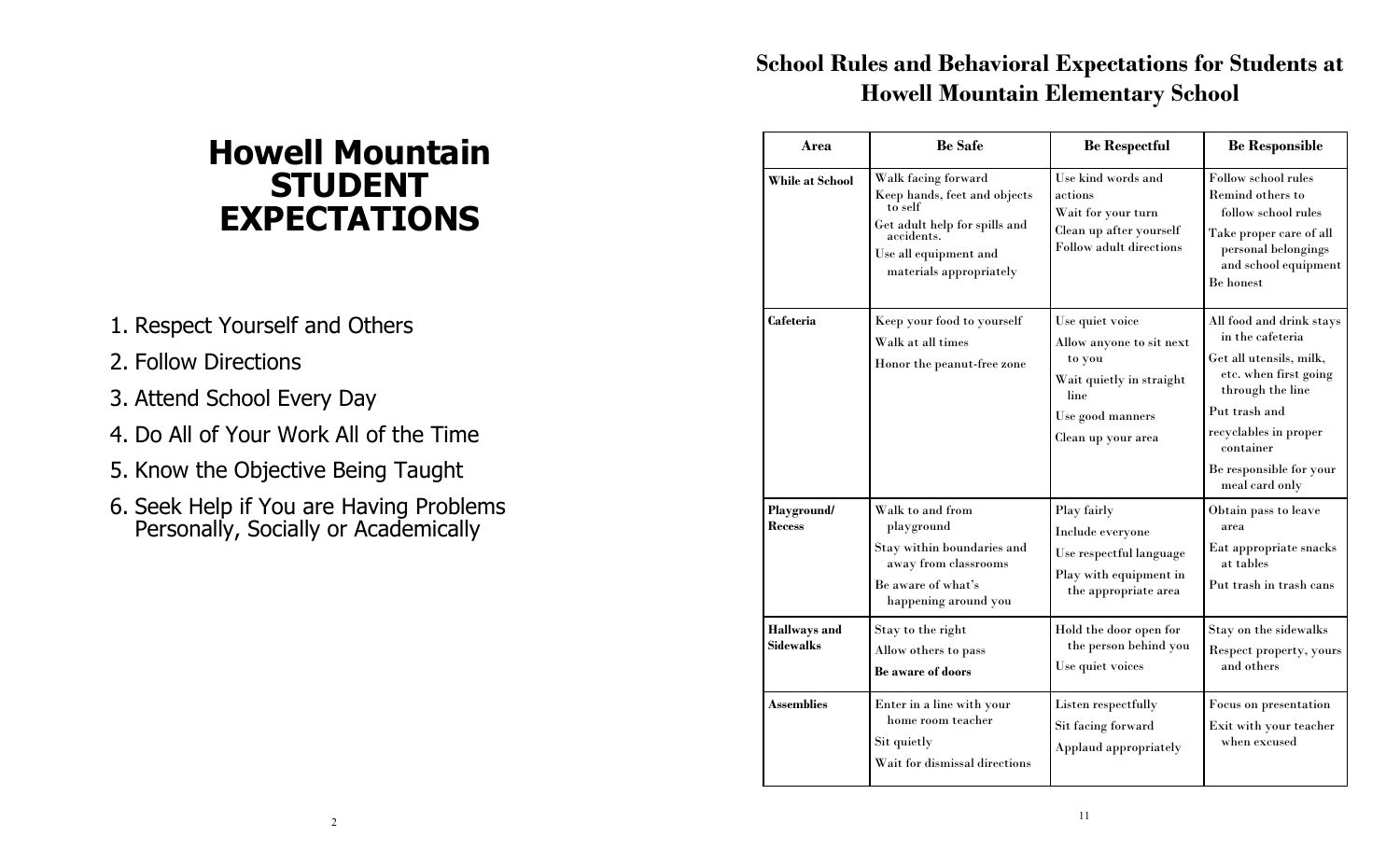**Howell Mountain Students Show Pride In Themselves and Their Community By Following These Rules…..**

**Be Safe:** Students will do their best to make sure that they stay safe at school and that they keep their friends safe too. This means that they will follow the rules and let a teacher know when there is a problem.

**Be Responsible:** Students will follow the rules and make good decisions.

**Be Respectful:** Students will treat everyone the way that they would like to be treated. This includes friends, parents, and the staff at the school.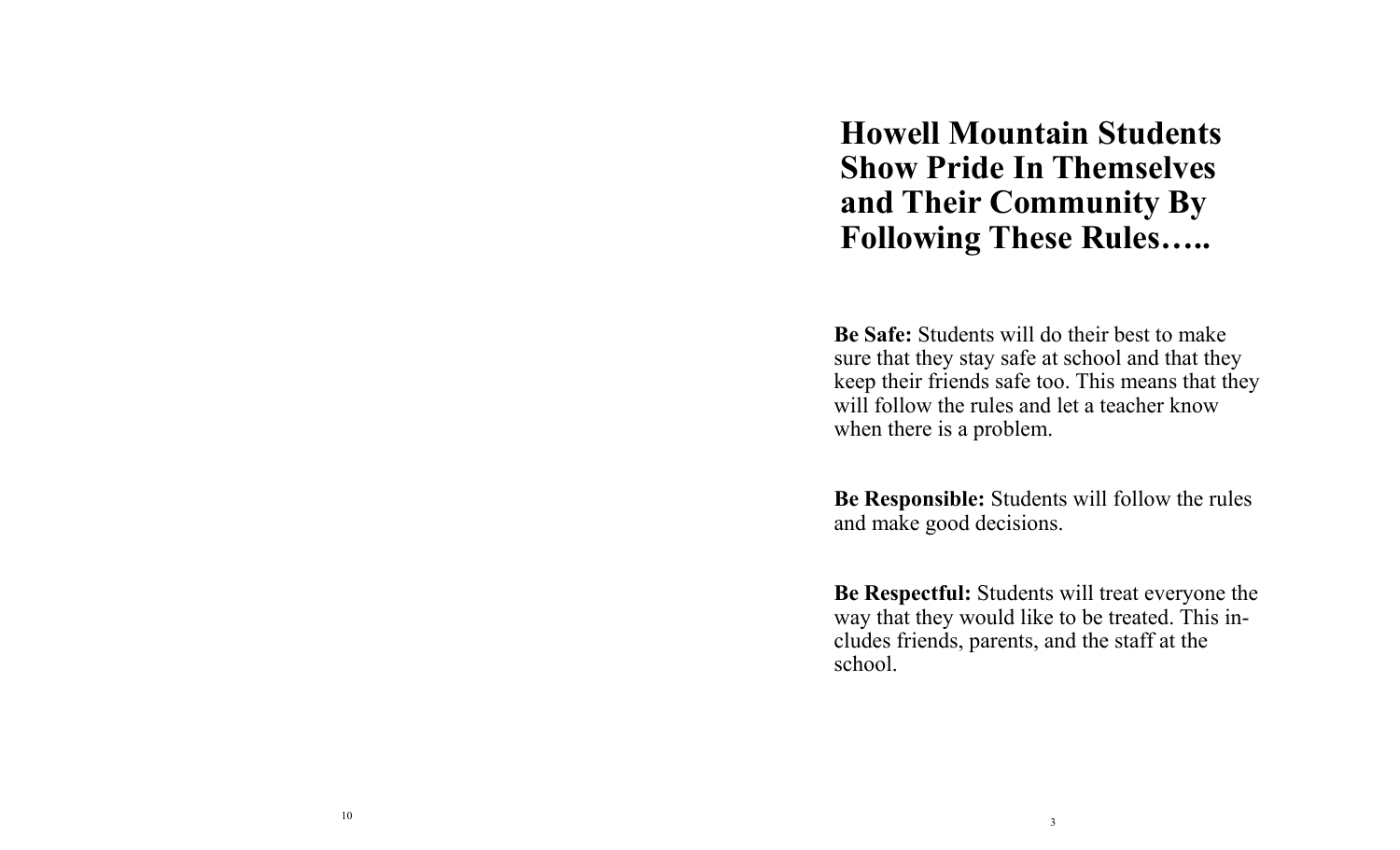

## **School Guidelines**

#### **ASSEMBLIES**

- Move quickly and quietly to the gym and sit in your assigned area.
- 2. Make a positive statement about the character of HMES students by behaving appropriately.
- 3. Make sure that you remain quiet when anyone is speaking.
- 4. Respond appropriately when asked to give a response.
- 5. Remain seated until dismissed by the principal.

#### **ASSIGNMENTS**

- 1. Assignments are due on the date specified by the teacher.<br>2. Students have the sole responsibility for getting and making
- 2. Students have the sole responsibility for getting and making up missed assignments.
- 3. Each grade level has devised criteria to address missing assignments and late work.
- 4. Teachers can email missing assignment lists to parents upon request.
- 5. Assignments will be kept orderly in a 3-ring binder.

#### **ATTENDANCE**

Howell Mountain School District believes it is imperative that children attend school on a regular and ongoing basis. The learning process is a continuous act that requires student participation. When attendance is poor, learning is adversely affected. Habits developed in school often carry over to the work place. It is recognized that, at times, there are events, which are beyond the control of the student, which have to be taken into account. Therefore, the Howell Mountain School District Attendance Policy is established to encourage maximum student participation while allowing for the realities of everyday life.

#### Pre-arranged Absences

Parents or guardians may pre-arrange an absence with the school office. Pre-arranged absences are treated as regular absences in all other respects and, therefore, are not considered to be excused absences, unless students/parents and teachers sign an Independent Study Contract for 5 or more absences. With Independent Study Contracts, assigned work is due on the day students return to school.

#### Consequences for Excessive Absence

Each student's attendance record is checked on a regular basis during the school year. The following procedures will be followed in dealing with attendance in the Middle School:

- 1. Unexcused absence beyond 5 days (35 class periods) per trimester is considered excessive. When unexcused absences exceed 5 days, parents will be sent a notification letter and a copy of absence records.
- 2. Unexcused absences beyond 7 days per trimester is considered critical to the student's progression to the next grade level. Parents will be asked to attend a conference with school personnel, Division of Family Service Personnel, SARB, and/or the Juvenile Officer.

#### **SAFETY**

- 1. Students should not run in the hallways. They should walk on the right side of all corridors and watch for opening classroom doors.
- 2. Rock throwing will not be tolerated.
- 3. Bullying will not be tolerated.
- 4. Students will obey the yard supervisors at all times.
- 5. Students should use sidewalks when walking to and from school.
- 6 The crosswalk should be used whenever students have to cross the road.
- 7. Students are not to catch a ride with anybody other than a parent or guardian unless it has been approved through the office.

#### **SCHOOL HOURS**

The regular school day starts at 8:30 a.m. and finishes at 3:05 p.m. Students should not be in on campus prior to 7:30 a.m. nor after 3:15 p.m. unless accompanied by a faculty member, or for the purposes of after-school tutoring and Project SHARE. Students who arrive early will be asked to wait in the cafeteria. Minimum Day hours are from 8:00 a.m.-12:05 p.m.

#### **SEXUAL HARRASSMENT**

- 1. HMESD is committed to providing an environment free from intimidating, hostile or offensive behavior. Unwelcome sexual advances, requests for sexual favors and other verbal or physical conduct or communication constituting sexual harassment will not be tolerated.<br>2. Allegations of sexual harassment shall be investigated, and if substantial, corre
- 2. Allegations of sexual harassment shall be investigated, and if substantial, corrective or disciple nary action taken, up to and including suspension and/or expulsion, and/or termination of an employee.

#### **VISITORS**

- 1. No visitors are allowed at school without the Principal's consent. All visitors are to report to the office immediately upon arrival at school.
- 2. Visitors will be given an I.D. tag to be worn while in the school building.
- 3. Students from other schools will not be allowed to attend classes.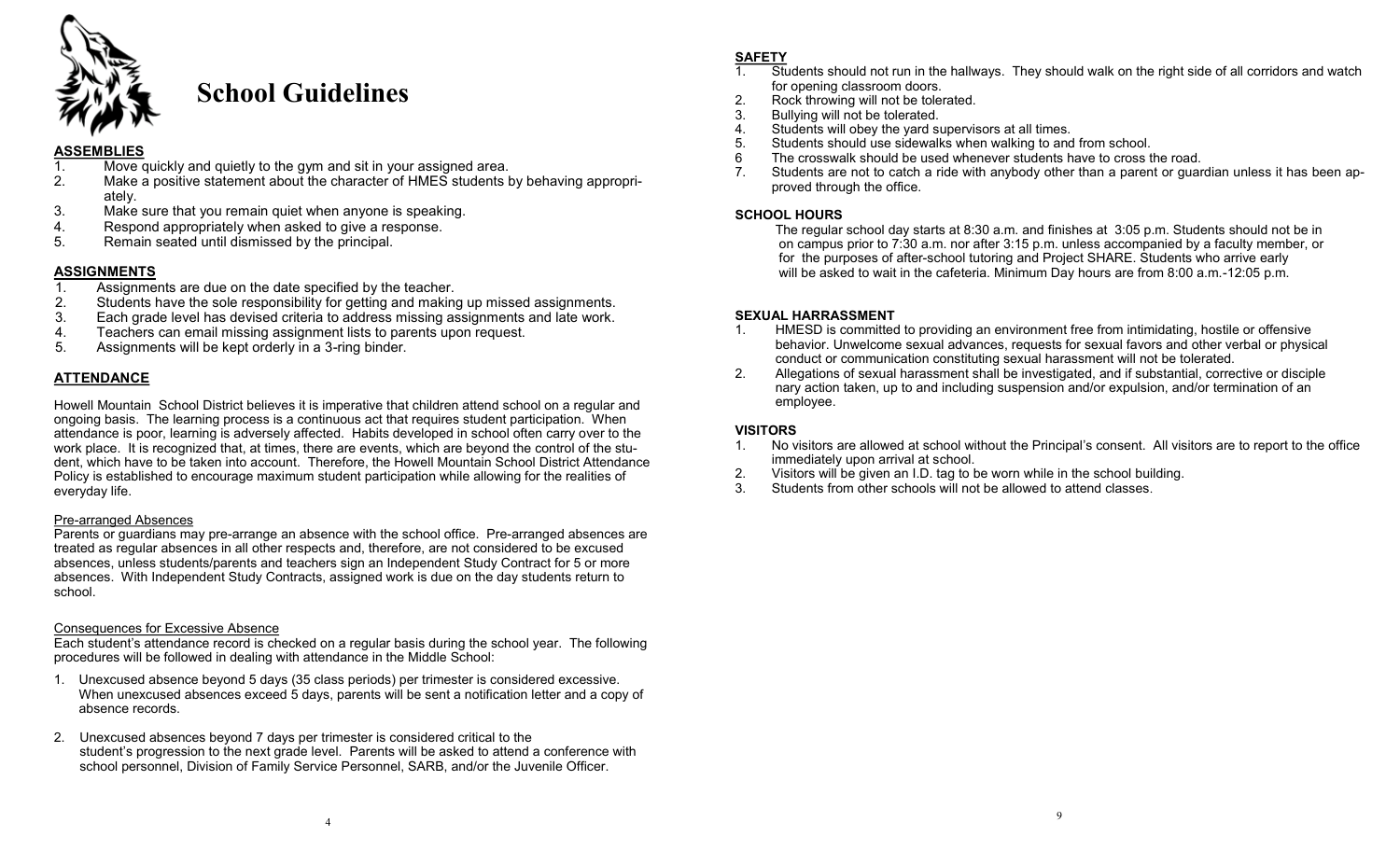#### **GRADUATION CRITERIA**

- 1. A minimum, **Cumulative** GPA of 2.0 must be maintained.
- 2. Students who have more than 7 unexcused or 15 excused (no more than 15 combined) Absences will be ineligible to graduate.
- 3. More than two suspensions will result in a non-participation status for  $8<sup>th</sup>$  grade events.
- 4. Students who do not pass  $8<sup>th</sup>$  grade will be required to attend a mandatory summer school prior to enrolling in high school.

#### **LOST AND FOUND**

Items that are not claimed will be donated to charity the last school day of each month.

#### **MEDICATION**

Medication forms are available for parents to pick up in the office. Any questions can be addressed by calling the school secretary.

#### *Prescription Medication*

- 1. Written, faxed, or prescription labels will be considered an authorized prescriber's order for short -term medications only.
- 2. Long-term medications and changes in dosage of those medications will require written or faxed orders from an authorized prescriber.
- 3. All medications must be in the original container.

#### *Over-the-Counter Medication*

- 1. Written or faxed orders or standing orders (renewed yearly) will be required from an authorized prescriber for the administration of over-the-counter medications to students during school hours.
- 2. Medications may include but are not limited to acetaminophen, cough/cold medications, topical ointments, etc.
- 3. All medications must be in the original container.

#### **RESPECTING OUR CAMPUS**

We work hard to keep our campus clean. Please use the trash cans that are provided. Out of respect for our campus, sunflower seeds and gum will not be allowed at school.

#### **RESTROOMS**

- 1. Students are not permitted to loiter or play in the restrooms.
- 2. Students must have a hallway pass in order to use the restroom during instructional time.
- 3. Students must use the restroom that is designated for their grade.



#### **REWARD ACTIVITIES**

- 1. **Perfect Attendance Award:** In order for students to receive the "Perfect Attendance" award, Students must be in attendance for the entire school day on every day that school is scheduled.
- 2. Most Improved Award
- 3. Principal's Award: End of the month BBQ
- 4. **Academic Rallies:** Students are recognized at the end of each trimester for achieving Honor Roll.
- 5. **Student of the Month Assemblies** will be held on the last Thursday of each month at 2:00. Medals and acknowledgements are given to outstanding students.
- 6. **Citizenship:** One student per month will be honored for their outstanding citizenship.
- 7. **Golden Tickets and Positive Referrals:** Positive behavior and citizen will be acknowledged daily by "Golden Tickets" and "Positive Referrals"

#### **TARDIES**

- 1. Excessive tardies will be addressed in the same manner as unexcused absences and may result in a School Attendance Review Board referral.
- 2. Students who are tardy after recesses and breaks will owe time at their next recess.
- 3. Students who are routinely checked out from school early will also be deemed truant. Students may not miss more than three 30 minute blocks of any class. (EC48261)

#### **BEHAVIOR**

Our district-wide positive behavior plan will guide discipline at Howell Mountain Elementary School. We believe in building a **safe, respectful** and **responsible** environment for our students. We want to increase the amount of student "time on task" while providing an orderly learning environment. Students will have ample opportunities to earn Golden Tickets for their positive, on-task behaviors. By receiving Golden Tickets, students may win the reward during the Friday drawing of tickets.

Understand that the Howell Mountain School Board of Trustees and the Superintendent have established written policies, rules and regulations of general application, governing student conduct in all schools. These policies are outlined in the School Education Code and as mandated, will be followed accordingly.

#### **BIKES**

- 1. Students who ride bikes to school will park them in the bike rack located in front of the school.
- 2. Bikes should be parked immediately when students arrive to school.
- 3. Bike helmets are expected to be worn in compliance with the law.
- 4. Bikes must be walked in the parking areas.

#### **BOOKS**

- 1. Students should write their name inside the front cover of each textbook checked out to them.
- 2. Respecting school property and materials demonstrates responsibility and is expected.
- 3. Damaged or lost books must be paid for, including library books.<br>4. If a lost book is later found, there will be no charge for the book.
- 4. If a lost book is later found, there will be no charge for the book.<br>5. Fines will also be assessed for all book damages.
- Fines will also be assessed for all book damages.
- 6. Charges or fines must be paid before grades and/or diplomas will be given out.

#### **BULLYING**

The Governing Board recognizes the harmful effects of bullying on student learning and school attendance and desires to provide safe school environments that protect students from physical and emotional harm.

- 1. Students shall NOT, through physical, written, verbal or other means, harass, sexually harass, threaten, intimidate, cyber-bully, cause bodily injury to, or commit hate violence against any other student or school personnel.
- 2. Students are encouraged to notify school staff when they are being bullied or suspect that another student is being victimized.